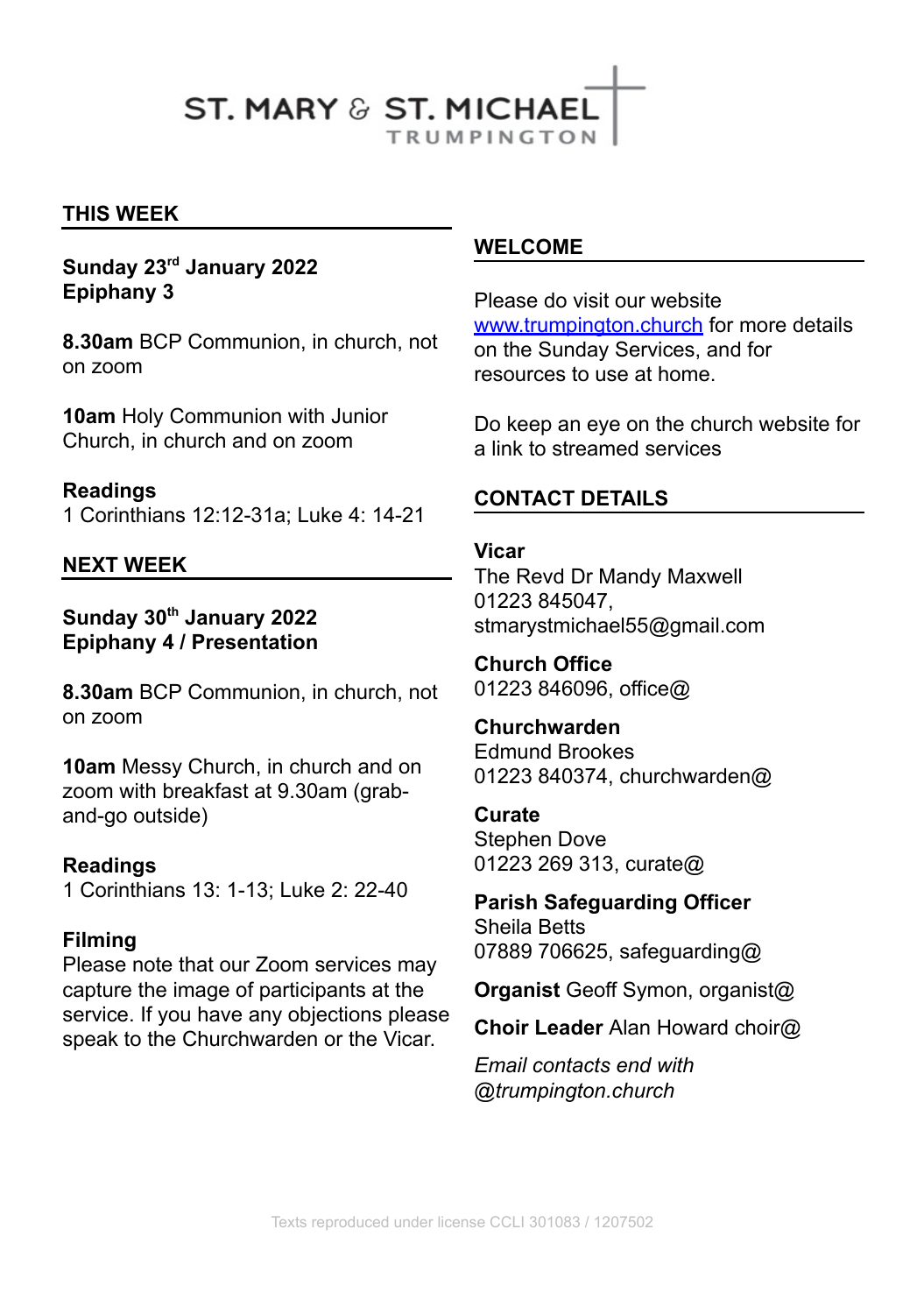## **Collect**

God of all mercy, your Son proclaimed good news to the poor, release to the captives, and freedom to the oppressed: anoint us with your Holy Spirit and set all your people free

to praise you in Christ our Lord. **Amen**

### **1 Corinthians 12.12-31a**

12 For just as the body is one and has many members, and all the members of the body, though many, are one body, so it is with Christ. <sup>13</sup>For in the one Spirit we were all baptized into one body—Jews or Greeks, slaves or free—and we were all made to drink of one Spirit.

14 Indeed, the body does not consist of one member but of many. 15 If the foot were to say, 'Because I am not a hand, I do not belong to the body', that would not make it any less a part of the body. <sup>16</sup>And if the ear were to say, 'Because I am not an eye, I do not belong to the body', that would not make it any less a part of the body. 17 If the whole body were an eye, where would the hearing be? If the whole body were hearing, where would the sense of smell be?<sup>18</sup>But as it is, God arranged the members in the body, each one of them, as he chose. 19 If all were a single member, where would the body be? <sup>20</sup>As it is, there are many members, yet one body. <sup>21</sup>The eye cannot say to the hand, 'I have no need of you', nor again the head to the feet, 'I have no need of you.' <sup>22</sup>On the contrary, the members of the body that seem to be weaker are indispensable, <sup>23</sup>and those members of the body that we think less honourable we clothe with greater honour, and our less respectable members are treated with

greater respect; <sup>24</sup>whereas our more respectable members do not need this. But God has so arranged the body, giving the greater honour to the inferior member, <sup>25</sup>that there may be no dissension within the body, but the members may have the same care for one another. <sup>26</sup>lf one member suffers, all suffer together with it; if one member is honoured, all rejoice together with it.

27 Now you are the body of Christ and individually members of it. <sup>28</sup>And God has appointed in the church first apostles, second prophets, third teachers; then deeds of power, then gifts of healing, forms of assistance, forms of leadership, various kinds of tongues. <sup>29</sup>Are all apostles? Are all prophets? Are all teachers? Do all work miracles? <sup>30</sup>Do all possess gifts of healing? Do all speak in tongues? Do all interpret? <sup>31</sup>But strive for the greater gifts. And I will show you a still more excellent way.

#### **Luke 4.14-21**

14 Then Jesus, filled with the power of the Spirit, returned to Galilee, and a report about him spread through all the surrounding country.<sup>15</sup>He began to teach in their synagogues and was praised by everyone.

16 When he came to Nazareth, where he had been brought up, he went to the synagogue on the sabbath day, as was his custom. He stood up to read, <sup>17</sup>and the scroll of the prophet Isaiah was given to him. He unrolled the scroll and found the place where it was written: <sup>18</sup> 'The Spirit of the Lord is upon me, because he has anointed me to bring good news to the poor. He has sent me to proclaim release to the captives and recovery of sight to the blind, to let the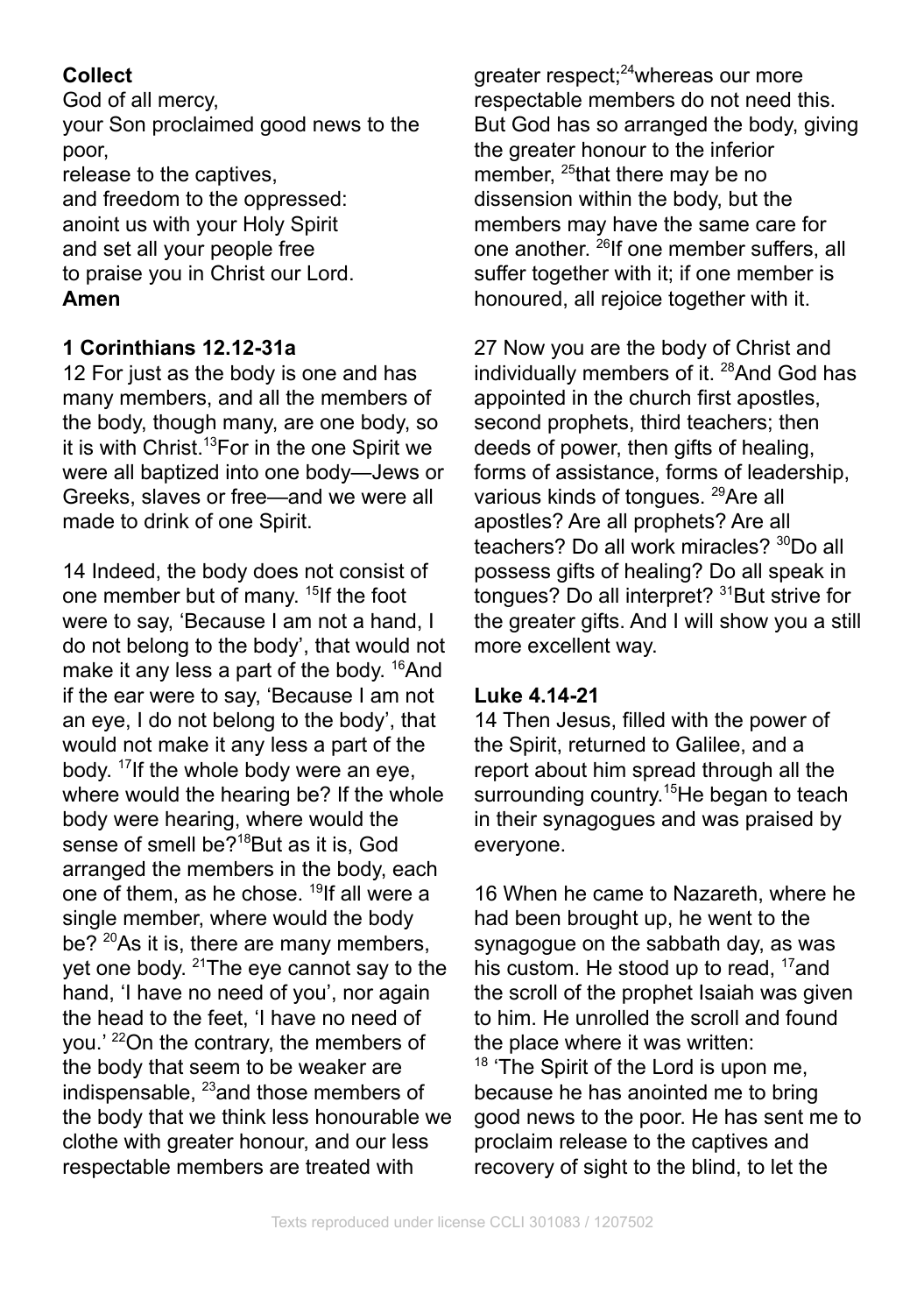oppressed go free, <sup>19</sup> to proclaim the year of the Lord's favour.'

<sup>20</sup>And he rolled up the scroll, gave it back to the attendant, and sat down. The eyes of all in the synagogue were fixed on him. <sup>21</sup>Then he began to say to them, 'Today this scripture has been fulfilled in your hearing.'

## **PRAYERS**

This week, we pray:

Generous God,

Everything we are and have comes from you;

In adoration we present before you our worship,

for you alone are worthy of praise. In service we present before you our money, power and choices, for in you we will find freedom and guidance.

In trust we present before you our needs,

for you hold our destiny

and the hope of our salvation. We make this prayer in the name of Jesus Christ our Lord. Amen.

Please pray for persecuted Christian around the world. Over 340 million Christians are persecuted in around 145 countries. Pray that we do not take our religious freedom for granted.

Pray for all who work in our emergency services at this busy time; especially for those who work in hospitals and GP's surgeries.

Pray for the people we know who are housebound or suffering in body, mind or spirit.

(*Please send other prayer requests to the Vicar)* **CHURCH NEWS & NOTICES**

*(Please send any notices to the Church Office by 9am Tuesday)*

## **Receiving Communion**

When receiving the sacrament, please follow a one-way circuit round the church, as directed by the Churchwarden, to maximise social distancing. Thank you!

## **Monday and Wednesday Home Groups**

Meet at 1:30pm in the Bakehouse or 7.30pm online. We will be studying 'The Bible Course.' Find the daily Bible readings for this course on the church website. If you are interested in the zoom meeting and are not already signed up, please contact Mandy or Stephen. The next meetings will be Monday 24<sup>th</sup> and Wednesday 26<sup>th</sup> January.

#### **Cambridge Half Marathon, Sunday 6 th March 2022**

We will be having a drinks station on Grantchester Road issuing sealed bottles of water. Relevant PPE will be provided by the organiser. If you wish to volunteer to give out drinks, please speak to, or email, Mandy or Stephen.

Please also note that there will be no 10am service on this day.

### **Donations**

Please note that we are not passing the collection plate during our services. However, you are most welcome to leave a donation towards the work of the church by using the plate on the warden's pew after the service or by using the Goodbox. Thank you for your generosity.